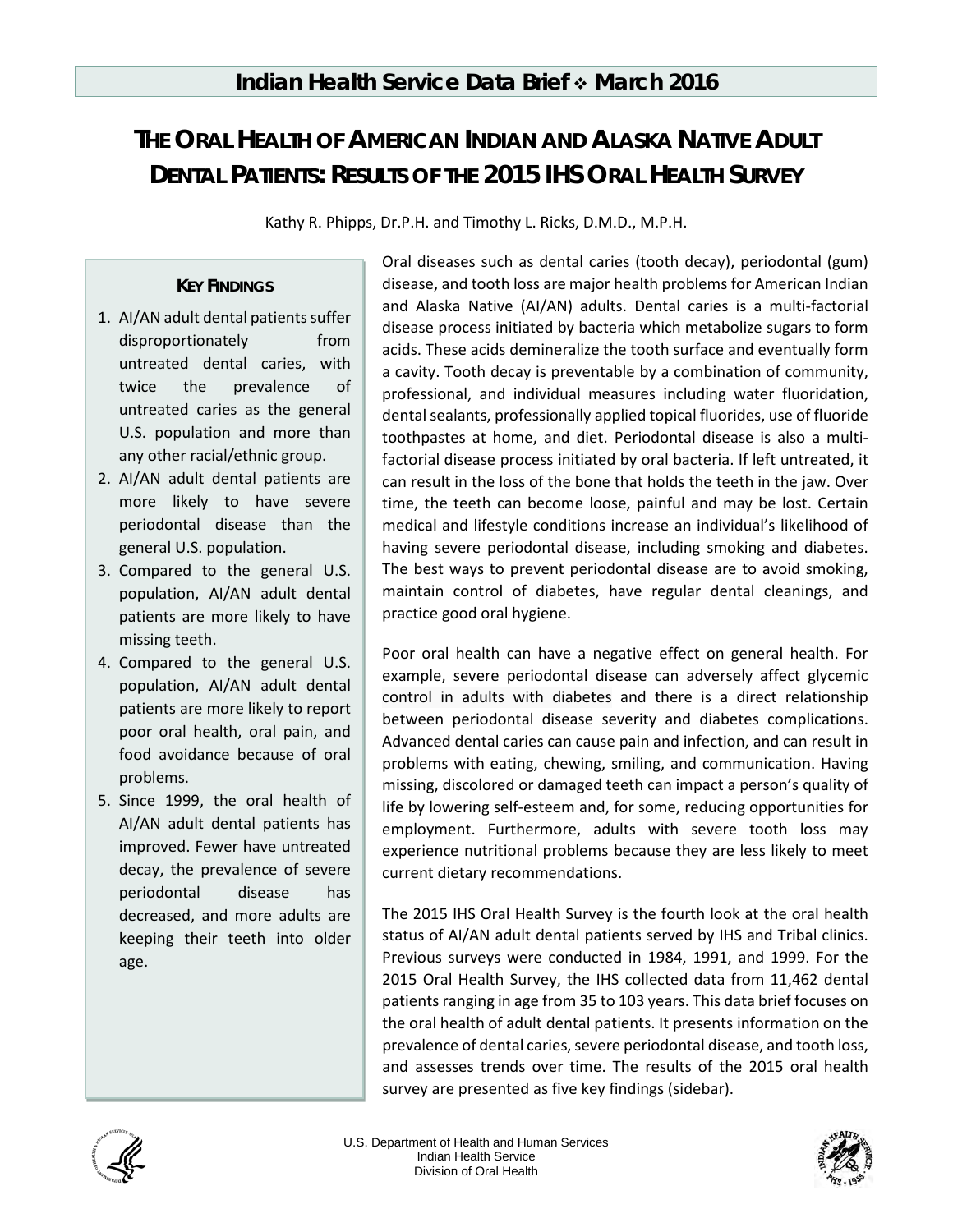**KEY FINDING #1: AI/AN ADULT DENTAL PATIENTS SUFFER DISPROPORTIONATELY FROM UNTREATED DENTAL CARIES, WITH TWICE THE PREVALENCE OF UNTREATED CARIES AS THE GENERAL U.S. POPULATION AND MORE THAN ANY OTHER RACIAL/ETHNIC GROUP.**



Regardless of age, AI/AN adult dental patients have a substantially higher prevalence of untreated caries than the general U.S. population. For example, among 35-49 year olds, 27% of the general U.S. population has untreated caries compared to 64% of AI/AN dental patients (Figure 1).<sup>1</sup> When compared to other racial/ethnic groups, AI/AN dental patients have almost three times as much untreated decay as U.S. whites (59% vs. 22% respectively) and almost 50% more than the next highest minority group, U.S. blacks (59% vs. 42% respectively). For those 65 years and older, AI/ANs have almost three times as much untreated decay as U.S. whites (46% vs. 16% respectively) and over 10% more than the next highest minority group, U.S. blacks (46% vs. 41% respectively).<sup>1</sup> There are probably two main reasons why such a high percent of AI/AN adults have untreated decay. First, the relative geographic isolation of many Tribal populations may limit access to dental care. Second, is the inability of AI/AN patients to access routine and preventive dental care due to other reasons such as staffing shortages. Information for the general U.S. population and other racial/ethnic groups was obtained through the National Health and Nutrition Examination Survey (NHANES); a non-clinic based survey. The lower prevalence of untreated caries in the U.S. population, compared to AI/AN dental patients, may be partially due to differences in sampling strategies.

Healthy People provides science-based, 10-year national objectives for improving the health of all Americans. Two of the Healthy People 2020 (HP2020) objectives for untreated decay among adults are (1) reduce the proportion of adults aged 35 to 44 years with untreated dental decay to 25% and (2) reduce the proportion of adults aged 65 to 74 years with untreated coronal caries to 15%. If IHS and Tribal programs are to meet the Healthy People 2020 objectives for untreated decay, considerable progress must be made in improving access to and utilization of the dental care system (Figure 2).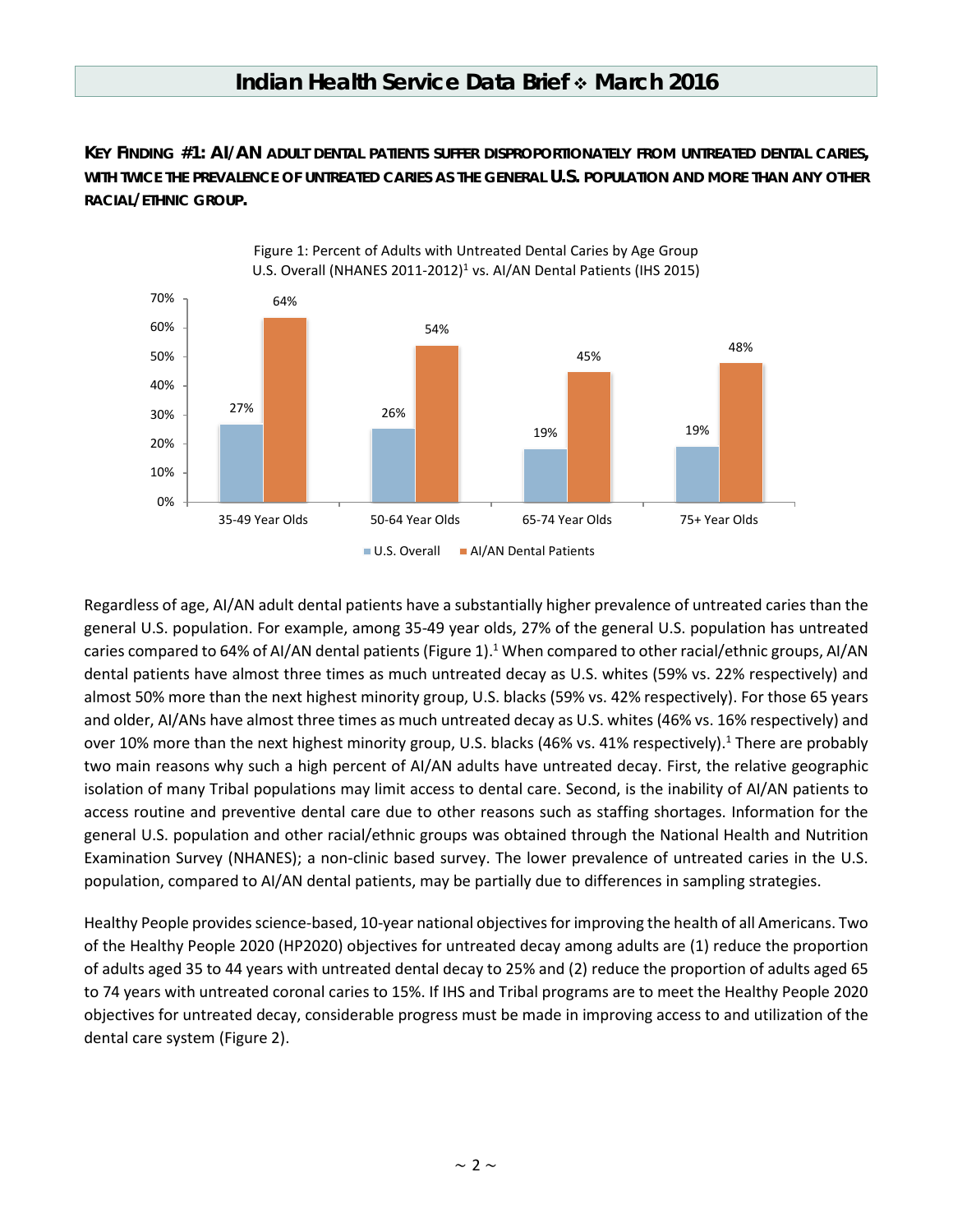

Figure 2: Percent of Adults with Untreated Tooth Decay by Age Group AI/AN Dental Patients (IHS 2015) Compared to HP 2020 Objectives

**KEY FINDING #2: AI/AN ADULT DENTAL PATIENTS ARE MORE LIKELY TO HAVE SEVERE PERIODONTAL DISEASE THAN THE GENERAL U.S. POPULATION.** 

Periodontal disease is an inflammatory disease that affects the soft and hard tissues that support the teeth. As the disease progresses, the supporting tissues are destroyed, bone can be lost, and the teeth may loosen or eventually fall out. Severe periodontal disease can adversely affect glycemic control in adults with diabetes and there is a direct relationship between periodontal disease severity and diabetes complications.<sup>2</sup> About 10% of U.S. adults (30+ years of age) have severe periodontal disease compared to about 17% of AI/AN dental patients aged  $35+$  years (Figure 3).<sup>3</sup> Smoking is a risk factor for periodontal disease and the prevalence of severe periodontal disease is higher among AI/AN adults who smoke than among non-smokers (28% vs. 15% respectively).

Figure 3: Percent of Adults with Severe Periodontal Disease

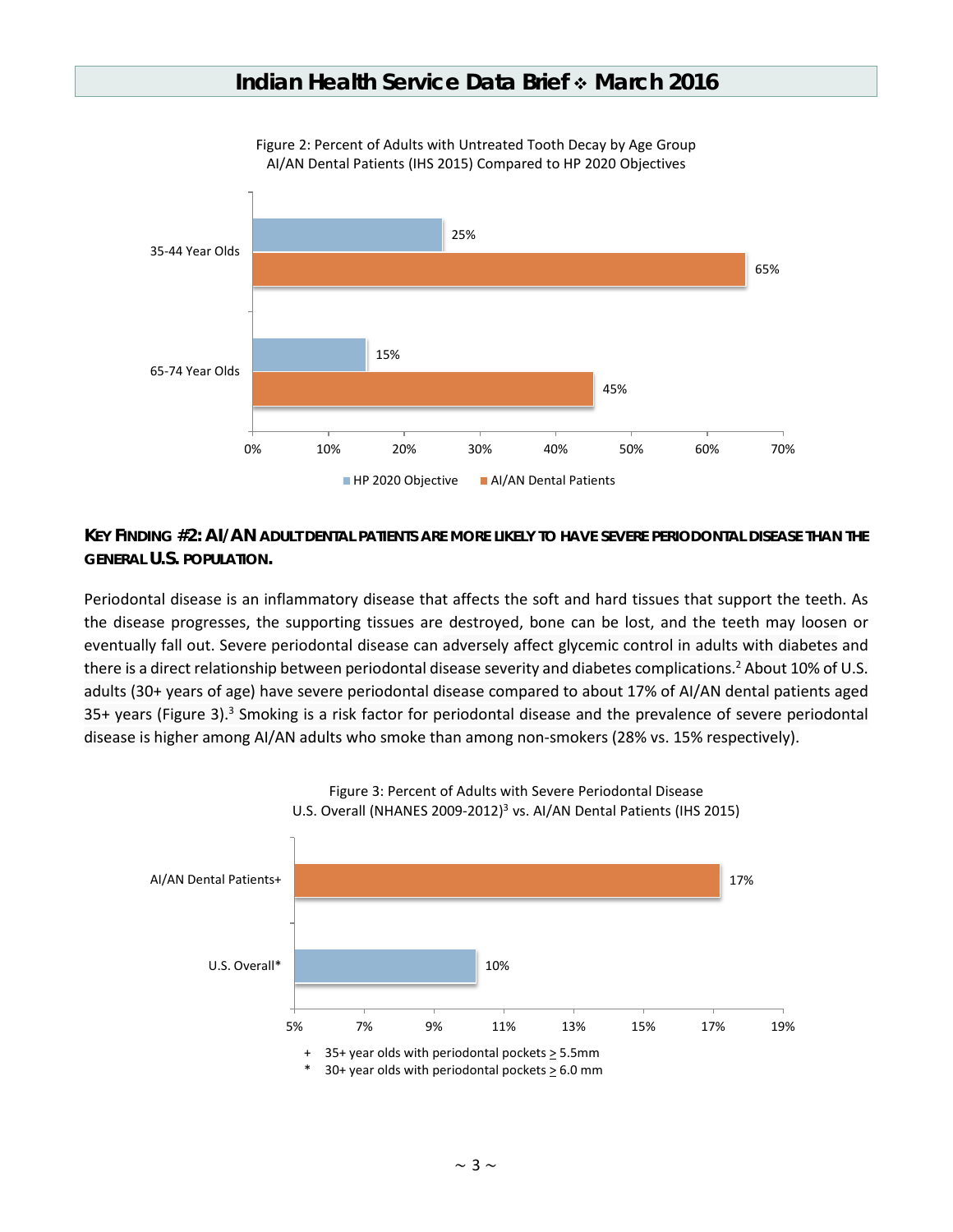**KEY FINDING #3: COMPARED TO THE GENERAL U.S. POPULATION, AI/AN ADULT DENTAL PATIENTS ARE MORE LIKELY TO HAVE MISSING TEETH.** 

Dental caries and periodontal disease, when left untreated, can lead to tooth loss. Having missing teeth can impact a person's quality of life by lowering self-esteem and, for some, reducing employment opportunities. In addition, persons with extensive or complete tooth loss are more likely to substitute easier-to-chew foods such as those rich in saturated fats and cholesterol.<sup>4</sup> About 83% of AI/AN adult dental patients aged 40-64 years have lost at least one permanent tooth compared to 66% of the general U.S. population of the same age.



Figure 4: Percent of Adults 40-64 Years with One or More Missing Teeth U.S. Overall (NHANES 2011-2012)<sup>1</sup> vs. AI/AN Dental Patients (IHS 2015)

**KEY FINDING #4: COMPARED TO THE GENERAL U.S. POPULATION, AI/AN ADULT DENTAL PATIENTS ARE MORE LIKELY TO REPORT POOR ORAL HEALTH, ORAL PAIN, AND FOOD AVOIDANCE BECAUSE OF ORAL PROBLEMS.** 



The 2015 IHS Oral Health Survey included a patient questionnaire which asked the following questions about the condition of an individual's mouth and oral problems: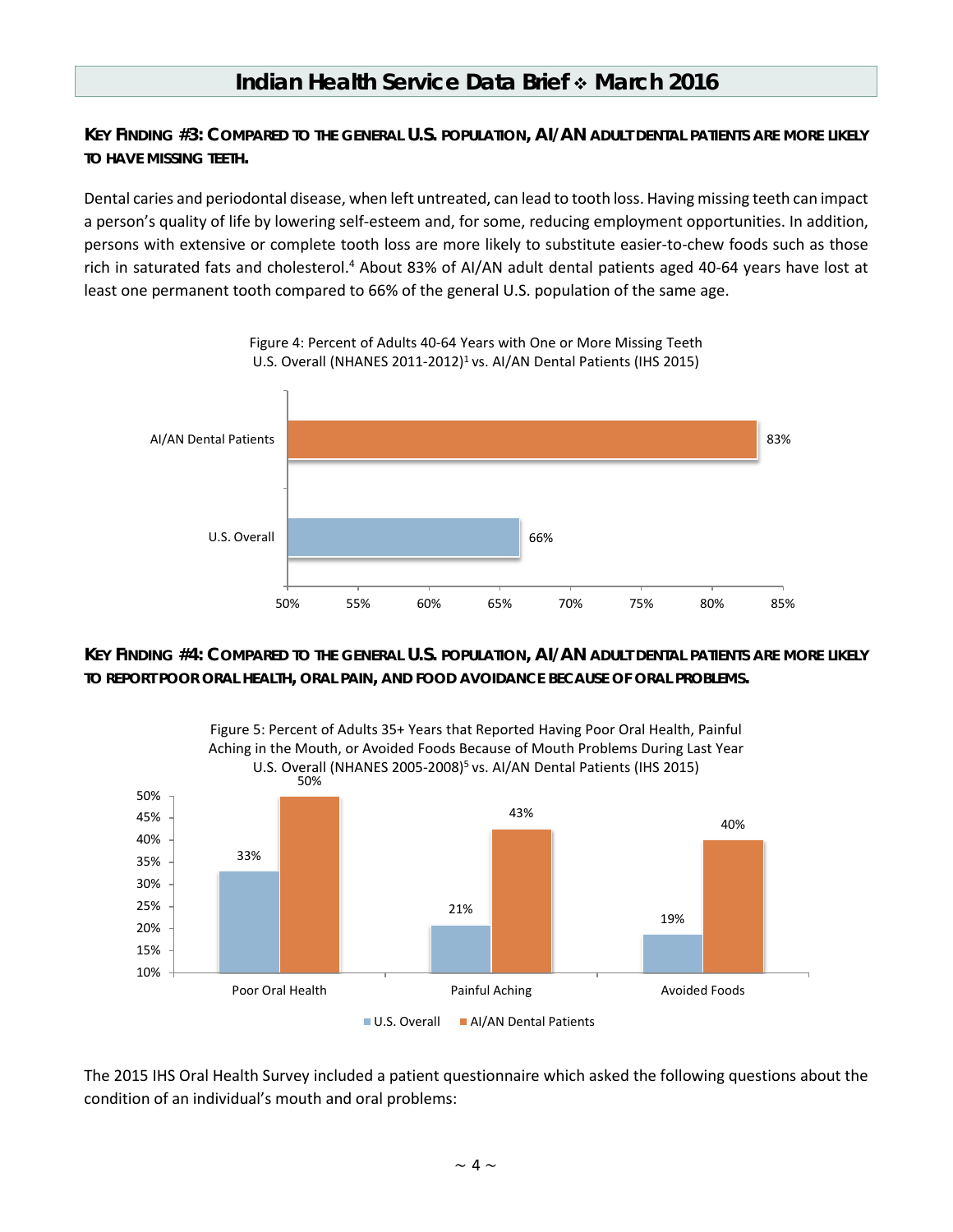- How would you describe the condition of your mouth and teeth, including false teeth or dentures? (excellent, very good, good, fair, poor)
- How often during the last year have you had painful aching anywhere in the mouth? (very often, fairly often, occasionally, hardly ever, never)
- How often during the last year have you avoided particular foods because of problems with your teeth, mouth or dentures? (very often, fairly often, occasionally, hardly ever, never)

AI/AN dental patients, compared to the general U.S. population, were more likely to report that their oral health was poor/fair and that they had painful aching or avoided foods either very often, fairly often or occasionally. For example, AI/AN dental patients were twice as likely to report painful aching (43% vs. 21%) and food avoidance (40% vs. 19%) compared to the general U.S. population (Figure 5).

**KEY FINDING #5: SINCE 1999, THE ORAL HEALTH OF AI/AN ADULT DENTAL PATIENTS HAS IMPROVED. FEWER HAVE UNTREATED DECAY, THE PREVALENCE OF SEVERE PERIODONTAL DISEASE HAS DECREASED, AND MORE ADULTS ARE KEEPING THEIR TEETH INTO OLDER AGE.** 



While AI/AN adult dental patients suffer disproportionately from oral disease compared to the general U.S. population, the gap has been steadily declining as AI/AN adult oral health status has improved since the previous IHS oral health survey in 1999. Among 35-44 year olds, the percentage with untreated decay has decreased by 7% but the difference is not statistically significant (Figure 6). For adults 55+ years, however, the decline in the percent with untreated decay from 61% in 1999 to 49% in 2015 is statistically significant (p<0.05).

Similarly, the percentage of AI/AN adult dental patients with severe periodontal disease, characterized by deep periodontal pockets (Community Periodontal Index or CPI score of 4 in at least one sextant), has decreased since 1999 (Figure 7).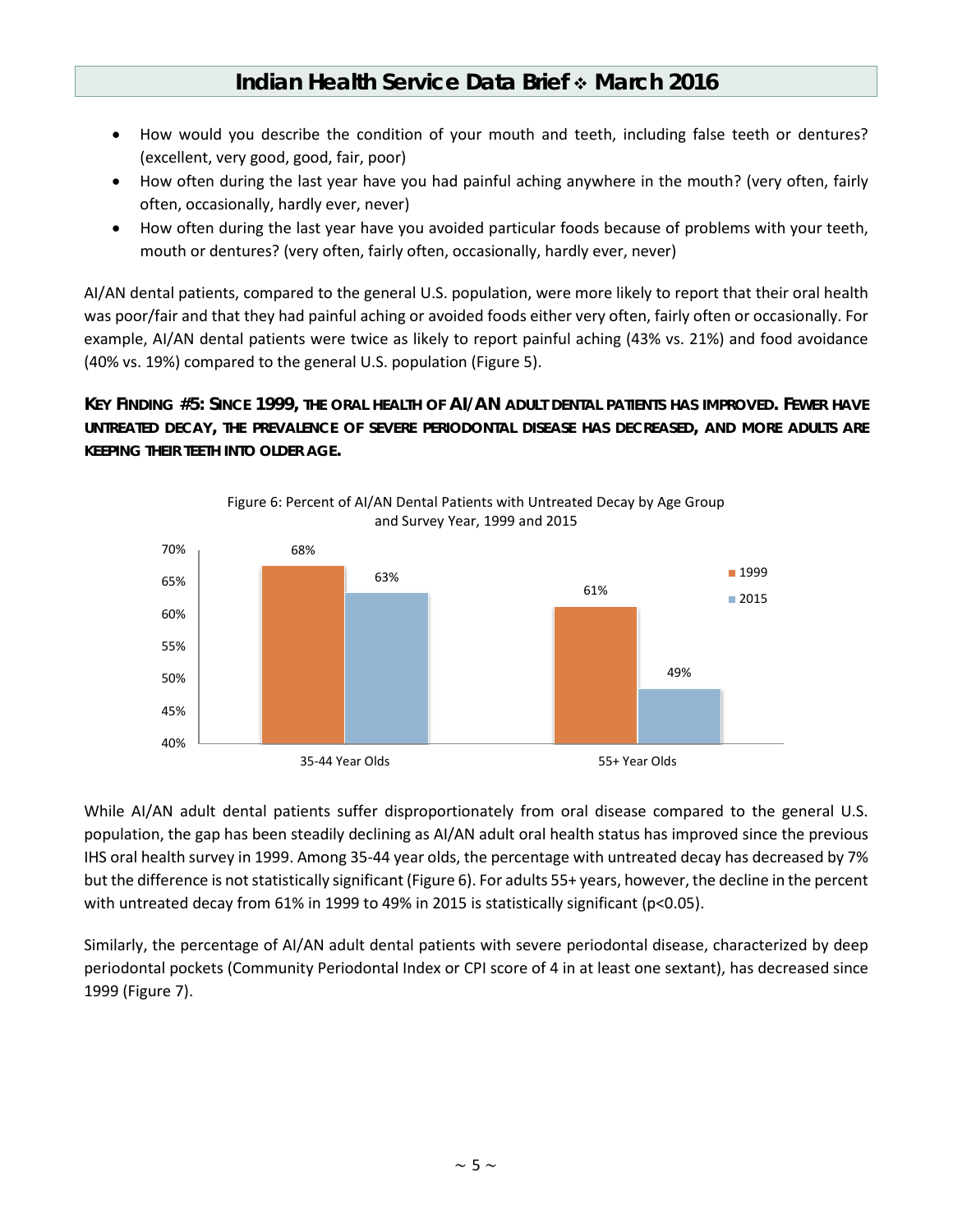![](_page_5_Figure_1.jpeg)

Figure 7: Percent of AI/AN Dental Patients with Deep Periodontal Pockets (CPI=4) by Age Group and Survey Year, 1999 vs. 2015

The World Health Organization considers 20 teeth to be the minimum number for a functioning dentition.<sup>6</sup> The percentage of AI/AN adult dental patients with 20 or more teeth has increased substantially over the last three decades (Figure 8).

![](_page_5_Figure_4.jpeg)

Figure 8: Percent of AI/AN Dental Patients with 20+ Teeth by Age and Survey Year

Various changes over the past 16 years may help explain the improvements seen in oral health status of AI/AN adult dental patients. Access to dental care has continued to increase in Indian Health Service, Tribal, and Urban dental programs funded by the Indian Health Service; in 2010, for example, the proportion of AI/AN adults using the using the IHS healthcare system who were able to access dental services was 23.4% for 35-44 year-olds, 26.2% for 45-54 year-olds, 26.8% for 55-74 year-olds, and 20.5% for those 75 years old and older. By 2015, however, the proportion of AI/AN adults using the system and accessing dental care increased to 25.5% (35-44), 29.7% (45-54), 32.9% (55-74), and 27.2% (75+), respectively. Other positive changes which may have influenced the changes in oral health status of AI/AN adult dental patients include a decrease in dental vacancies over the last 16 years,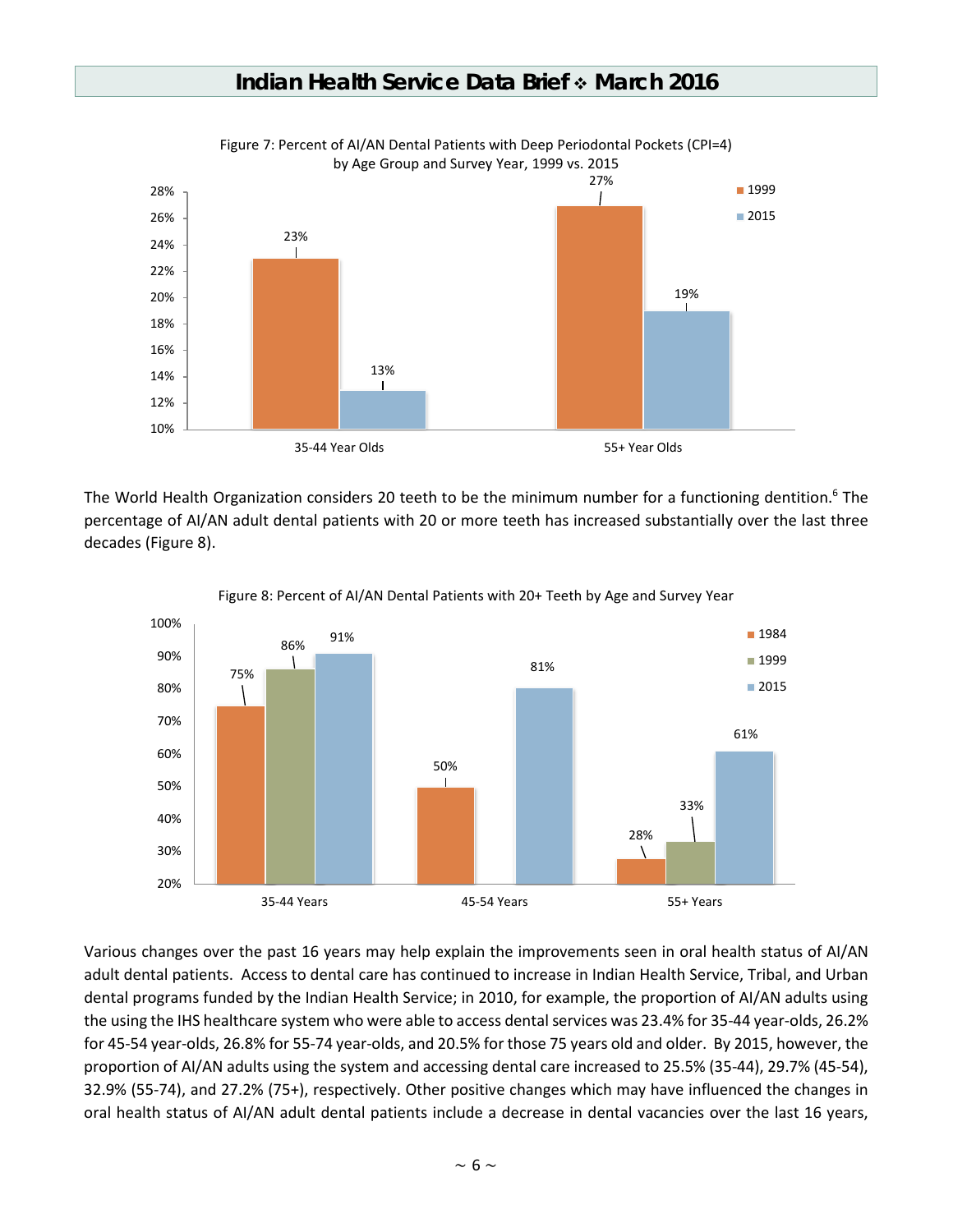training of dental assistants to provide expanded function basic periodontal services especially at remote locations without a dental hygienist, and increased preventive services provided to adult dental patients.

### **DATA SOURCE AND METHODS**

The primary data source for this brief is the 2015 IHS Oral Health Survey of AI/AN dental patients aged 35+ years. The survey had two components – a dental screening and an optional patient questionnaire. A total of 11,462 AI/AN adults aged 35-103 years were screened and 9,662 completed a questionnaire. This is the largest number of adults ever screened by IHS and Tribal programs. The sampling frame for the 2015 survey consisted of all service units with an estimated 35+ year old user population of 100 or more. A stratified probability proportional to size (PPS) cluster sampling design was used to select IHS service units. The sampling frame was stratified by IHS Area, and service units were sorted within each Area based on operational status (Tribal or IHS) and/or state. A systematic PPS sampling scheme was used to select 62 service units. If a service unit refused to participate, another service unit within the same sampling interval was randomly selected. Data is available for 63 service units collected at 84 different IHS and Tribal dental clinics.

The dental screening collected the following information for each person: age, sex, presence of diabetes, use of tobacco products, tooth status, Community Periodontal Index, presence of removable dentures, need for removable dentures, and urgency of need for dental treatment. We used the *Basic Screening Survey* clinical indicator definitions and data collection protocols.<sup>7</sup> The patient questionnaire collected self-reported age, presence of diabetes, current tobacco use, frequency of oral pain, frequency of food avoidance because of oral problems, condition of mouth, time since last dental visit, and reasons for not visiting the dentist in the last year.

Examiners included dentists, dental hygienists and dental therapists employed by IHS or Tribal programs. Examiners were required to view an examiner training webinar; no formal calibration was undertaken and examiner reliability was not assessed. Screenings were completed in the dental clinic using dental mirrors and an external light source. Examiners collected data using paper forms which were mailed to a central location. All statistical analyses were performed using the complex survey procedures within SAS (Version 9.3; SAS Institute Inc., Cary, NC). Sample weights were used to produce population estimates based on selection probabilities.

### **LIMITATIONS**

This was a survey of dental patients seeking treatment at Tribal or IHS dental clinics and it is not representative of the general population of American Indians and Alaska Natives. Because some AI/ANs seek dental care only when there is a problem, this survey may overestimate the prevalence of dental disease among all age groups. In addition, because adults without teeth are less likely to visit a dentist, this survey may underestimate the prevalence of total tooth loss.

### **DEFINITIONS AND ACRONYMS**

NHANES: National Health and Nutrition Examination Survey

Untreated decay: Describes dental cavities or tooth decay that have not received appropriate treatment. Periodontal disease: An inflammatory disease that affects the soft and hard structures that support the teeth. Severe periodontal disease: Refers to individuals that, using the Community Periodontal Index (CPI), have periodontal pockets > 5.5 mm (CPI=4).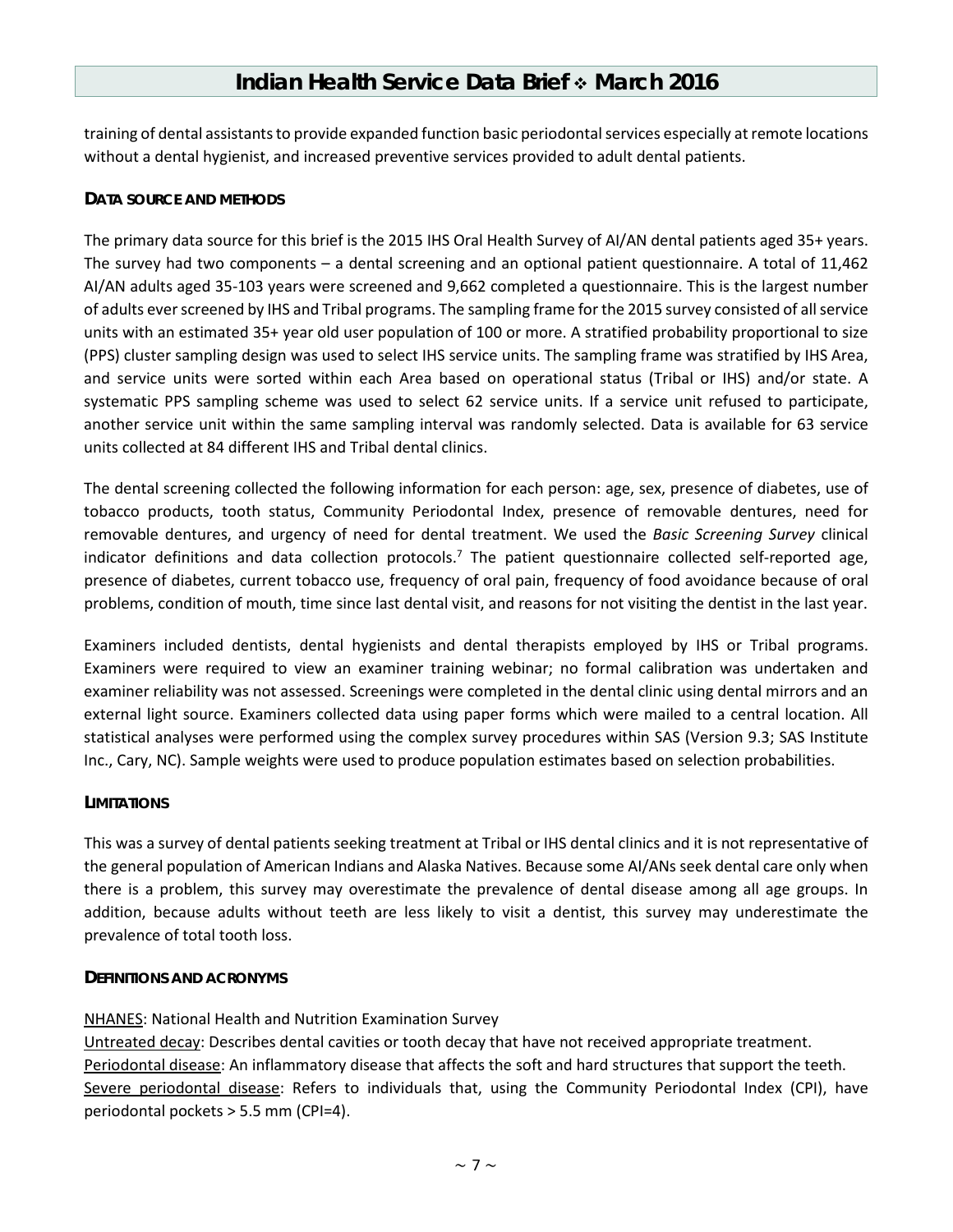### **ABOUT THE AUTHORS**

Kathy R. Phipps is an oral health surveillance consultant in Morro Bay, California. Timothy L. Ricks is an Area dental officer and consultant with the Indian Health Service in Nashville, Tennessee.

### **REFERENCES**

- 1. Dye BA, Thornton-Evans G, Li X, Iafolla TJ. Dental caries and tooth loss in adults in the United States, 2011–2012. NCHS data brief, no 197. Hyattsville, MD: National Center for Health Statistics. 2015.
- 2. Llambés F, Arias-Herrera S, Caffesse R. Relationship between diabetes and periodontal infection. World J Diabetes. 2015;6:927-35.
- 3. Eke PI, Dye BA, Wei L, Slade GD, Thornton-Evans GO, Borgnakke WS, et al. Update on prevalence of periodontitis in adults in the United States: NHANES 2009 to 2012. [J Periodontol](http://www.ncbi.nlm.nih.gov/pubmed/25688694) 2015;86:611-22.
- 4. Ervin RB, Dye BA. The effect of functional dentition on Healthy Eating Index scores and nutrient intakes in a nationally representative sample of older adults. J Public Health Dent. 2009;69(4):207–216.
- 5. National Health and Nutrition Examination Survey (NHANES), 2005-2008. Secondary analysis of publicly available data sets.
- 6. Recent Advances in Oral Health. Geneva, Switzerland: World Health Organization; 1992:16–17 WHO Technical Report Series No. 826.
- 7. Association of State and Territorial Dental Directors. 2015. Basic screening surveys: an approach to monitoring community oral health. Retrieved from <http://www.astdd.org/basic-screening-survey-tool/>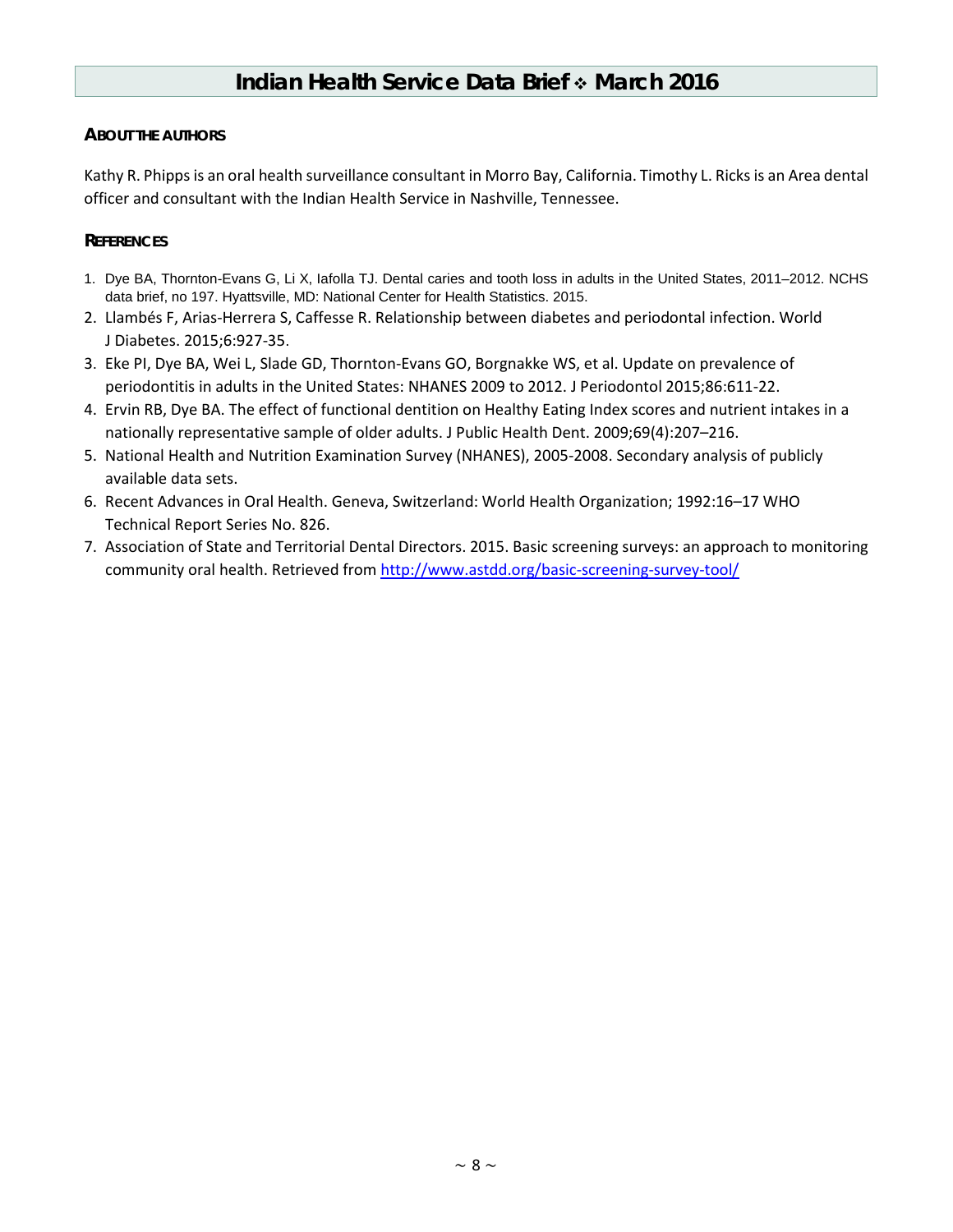### **DATA TABLES**

### **Table 1: Number of AI/AN adults screened by IHS area and age group, 2015**

| <b>IHS Area</b>      | <b>35-44 Years</b> | ັັ<br>.<br><b>45-54 Years</b> | 55+ Years | <b>Total</b> |
|----------------------|--------------------|-------------------------------|-----------|--------------|
| Alaska               | 280                | 260                           | 285       | 825          |
| Albuquerque          | 334                | 396                           | 445       | 1,175        |
| Bemidji              | 289                | 290                           | 434       | 1,013        |
| <b>Billings</b>      | 318                | 330                           | 449       | 1,097        |
| <b>California</b>    | 430                | 411                           | 593       | 1,434        |
| <b>Great Plains</b>  | 164                | 163                           | 249       | 576          |
| <b>Nashville</b>     | 332                | 339                           | 421       | 1,092        |
| Navajo               | 221                | 222                           | 288       | 731          |
| <b>Oklahoma City</b> | 298                | 303                           | 467       | 1,068        |
| <b>Phoenix</b>       | 348                | 355                           | 539       | 1,242        |
| <b>Portland</b>      | 272                | 278                           | 476       | 1,026        |
| Tucson               | 49                 | 51                            | 83        | 183          |
| <b>IHS Overall</b>   | 3,335              | 3,398                         | 4,729     | 11,462       |

#### **Table 2: Number of questionnaires completed by AI/AN adults by IHS area and age group, 2015**

| <b>IHS Area</b>     | <b>35-44 Years</b> | <b>45-54 Years</b> | 55+ Years | <b>Total</b> |
|---------------------|--------------------|--------------------|-----------|--------------|
| Alaska              | 69                 | 82                 | 99        | 250          |
| Albuquerque         | 229                | 260                | 396       | 885          |
| Bemidji             | 210                | 240                | 379       | 829          |
| <b>Billings</b>     | 293                | 304                | 440       | 1037         |
| California          | 242                | 267                | 459       | 968          |
| <b>Great Plains</b> | 174                | 198                | 287       | 659          |
| Nashville           | 348                | 390                | 465       | 1203         |
| Navajo              | 196                | 220                | 403       | 819          |
| Oklahoma City       | 299                | 285                | 450       | 1034         |
| Phoenix             | 225                | 261                | 367       | 853          |
| Portland            | 232                | 253                | 447       | 932          |
| Tucson              | 61                 | 59                 | 73        | 193          |
| <b>IHS Overall</b>  | 2,578              | 2,819              | 4,265     | 9,662        |

## **Table 3: Tooth loss among dentate and edentulous AI/AN adults by age group, 2015 (3rd molars excluded)**

|                             | 35-44 Years |                 |                 | <b>45-54 Years</b> |                 |                 | 55+ Years   |                 |                 | 35+ Years    |                 |                 |
|-----------------------------|-------------|-----------------|-----------------|--------------------|-----------------|-----------------|-------------|-----------------|-----------------|--------------|-----------------|-----------------|
| <b>Tooth Loss Variable</b>  | $(n=3,276)$ |                 |                 | $(n=3,343)$        |                 |                 | $(n=4,645)$ |                 |                 | $(n=11,264)$ |                 |                 |
|                             | Percent     | Lower<br>95% CL | Upper<br>95% CL | Percent            | Lower<br>95% CL | Upper<br>95% CL | Percent     | Lower<br>95% CL | Upper<br>95% CL | Percent      | Lower<br>95% CL | Upper<br>95% CL |
| % with 28 teeth             | 28.7        | 24.8            | 32.7            | 17.4               | 15.6            | 19.2            | 8.3         | 6.8             | 9.9             | 16.7         | 15.3            | 18.2            |
| % with 20 teeth             | 89.8        | 87.2            | 92.5            | 80.6               | 78.1            | 83.2            | 60.9        | 57.5            | 64.3            | 74.7         | 72.9            | 76.5            |
| % with 0 teeth (edentulous) | 1.4         | 0.6             | 2.1             | 1.7                | 1.0             | 2.3             | 5.5         | 3.9             | 7.1             | 3.2          | 2.6             | 3.9             |
| Mean number of teeth        | 24.5        | 24.1            | 24.9            | 22.8               | 22.5            | 23.1            | 19.3        | 18.7            | 19.9            | 21.7         | 21.4            | 22.1            |
| present                     |             |                 |                 |                    |                 |                 |             |                 |                 |              |                 |                 |